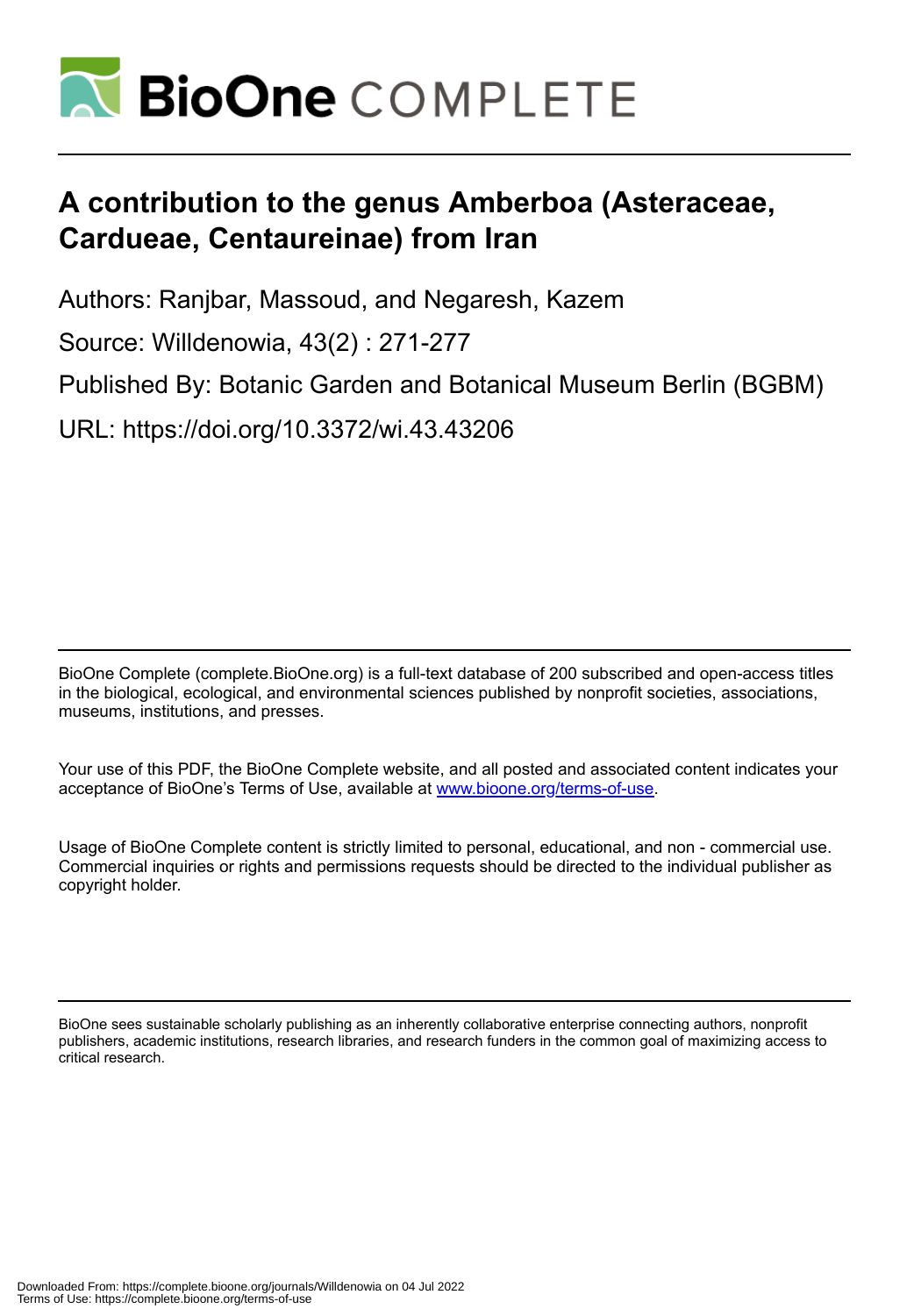### MASSOUD RANJBAR<sup>1\*</sup> & KAZEM NEGARESH<sup>1</sup>

# **A contribution to the genus** *Amberboa* **(***Asteraceae***,** *Cardueae***,** *Centaureinae***) from Iran**

#### **Abstract**

Ranjbar M. & Negaresh K.: A contribution to the genus *Amberboa* (*Asteraceae*, *Cardueae*, *Centaureinae*) from Iran. – Willdenowia 43: 271–277. December 2013. – ISSN 0511-9618; © 2013 BGBM Berlin-Dahlem. Stable URL: http://dx.doi.org/10.3372/wi.43.43206

*Amberboa zanjanica* (*Asteraceae* , *Cardueae*, *Centaureinae*) is described and illustrated as a new species from Zanjan province, NW Iran. It is a diploid species (2*n* = 2x = 32) and morphologically most similar to *A. sosnovskyi*. The new species is compared with *A. glauca*, *A. moschata* and *A. nana*. Also presented are the habit and conservation status of the new species, the geographical distribution of the new species and *A. sosnovskyi*, and a key to all species of the genus *Amberboa* in Iran.

Additional key words: endangered, new species, taxonomy, *Amberboa sosnovskyi*, *Compositae*, identification key

### **Introduction**

The concept of genera varies enormously in the subtribe *Centaureinae* of the *Asteraceae* (Wagenitz & Hellwig 2000). This is clearly shown by the following list with the number of genera recognized by various authors: Hoffmann (1894): 9 genera; Bobrov & Czerepanov (1963): 26 genera (only the "Flora SSSR area", but most genera occur there); Dostál (1973): 51 genera; Dittrich (1977): 7 genera; and Bremer (1994): 31 genera. Following progress in taxonomy, numerous changes and rearrangements have been proposed in the genera of the subtribe (Garcia-Jacas & al. 2000; Wagenitz & Hellwig 2000; Greuter 2003; Hellwig 2004; Martins & Hellwig 2005; Garcia-Jacas & al. 2006; Hidalgo & al. 2006; Martins 2006; Wagenitz & al. 2006; Susanna & Garcia-Jacas 2007; Ranjbar & al. 2012a–c; Ranjbar & Negaresh 2012). In Iran, the *Centaureinae* comprise c. 20 genera.

*Amberboa* (Pers.) Less. is a small genus of the subtribe *Centaureinae* with complex taxonomy and nomenclature (Gabrielian 2011). It has been reported that *Amberboa* comprises ten species (Tzvelev 1963; Wagenitz 1975; Rechinger 1980; Hellwig 2004; Gabrielian 2011). In Iran (Rechinger 1980) the genus is represented by five species.

### **Material and methods**

*Morphology* — Plants were collected from different regions within the natural geographical distribution of the genus *Amberboa* during several excursions in W and C Iran. In addition, this study is based on material in the herbaria of the Bu-Ali Sina University (BASU) and the Ferdowsi University of Mashhad (FUMH) as well as on digital images of type material in the herbaria of B, G, GOET, LD, LE, P, W and WU (all herbarium codes according to Thiers 2008+). The collected *Amberboa* specimens were identified according to the treatment in Flora iranica (Rechinger 1980). A range of taxonomi-

Downloaded From: https://complete.bioone.org/journals/Willdenowia on 04 Jul 2022 Terms of Use: https://complete.bioone.org/terms-of-use

<sup>1</sup> Department of Biology, Herbarium Division, Bu-Ali-Sina University, PO Box 65175/4161, Hamedan, Iran; \*e-mail: ranjbar@ basu.ac.ir (author for correspondence).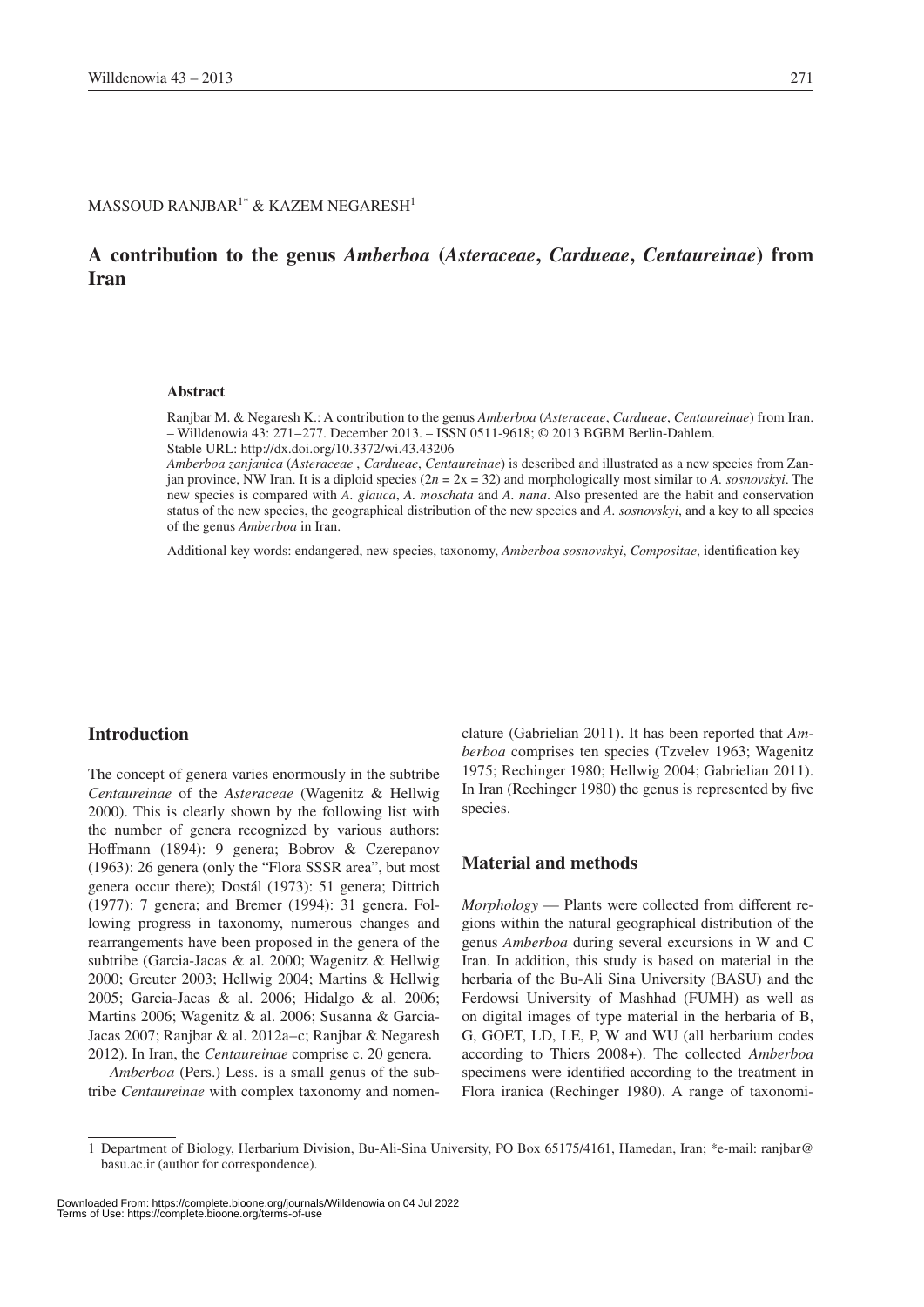cally important characters in the genus was investigated. The characters included indumentum of whole plants, shape and dissection of leaves, size and position of capitula, indumentum of involucres, color of florets, length of peripheral and central florets, and length of achenes and pappi.

*Cytology* — Chromosome counts were made on somatic metaphases using the squash technique. Root meristems from germinating seeds from the type gathering were used. Samples were pre-treated with 0.01 M colchicin at 4 °C for 3.5 hours. The material was fixed in Carnoy's solution for 24 hours at low temperatures. Before staining, the material was hydrolyzed with 5 M hydrochloric acid (HCl) for 30 minutes at room temperature (20  $^{\circ}$ C), stained with 1 % acetic orcein and mounted in 45 % acetic acid. Photographs of chromosomes were taken with an Olympus BX-41 photomicroscope at initial magnification of 1000x. Chromosome counts were made on eight well-spread metaphases in intact cells by direct observation and from the photomicrographs.

# **Results and Discussion**

*Amberboa zanjanica* Ranjbar & Negaresh, **sp. nov**. – Fig. 1.

Holotype: Iran, Zanjan province, Bijar to Zanjan, 90 km to Zanjan, 12 km to Halab, 1425 m, 14 Jun 2012, *Ranjbar & Negaresh 32982* (BASU!; isotype: BASU!).

*Diagnosis* — Haec species *Amberboae sosnovskyi* Iljin similis, sed caule dense griseo-floccoso-tomentoso (nec glabro vel subglabro), foliis plus minusve dense floccosotomentosis (nec sparse crispis interdum omnino glabris), foliis basalibus et inferioribus indivisis, margine dictincte dentato-serrato (nec plus minusve pinnatilobato vel pinnatipartito), involucro globoso  $18-20 \times 16-20$  mm (nec ovoideo  $9-15 \times 5-11$  mm), phyllariis plus minusve laxe tomentoso-crispis (nec omnino glabrescentibus), flosculorum peripheralium corollae lobis 7–10 mm (nec 2–3 mm) longis atque achaeniis 5.5–6 mm (nec 3.5–4.5 mm) longis, differt.

*Description* — *Herbs* biennial, usually pale green all over, 30–55 cm tall. *Stem* solitary, erect, branched in upper part, cylindrical, c. 5 mm in diam. at base, striate, densely covered with grey floccose-tomentose indumentum. *Leaves* coriaceous, ± densely covered with floccosetomentose indumentum, rarely subglabrous; *basal and lower cauline leaves* shortly petiolate, blade undivided, lanceolate or lanceolate-elliptic,  $9-13 \times 2-3$  cm, margin distinctly dentate-serrate, apex acute or shortly acuminate; *median cauline leaves* subsessile, divided, lanceolate in outline, 4–7 cm long; *segments* in 3 or 4(or 5) pairs, triangular or narrowly lanceolate, smaller toward

base,  $0.5-1 \times 0.2-0.6$  cm (sometimes terminal segment longer), margin with 2–4 acute teeth (4–8 teeth in terminal segment), rarely entire; *upper cauline leaves* sessile or subsessile, smaller than median leaves, lanceolate or narrowly lanceolate, divided or margin with coarse teeth or entire, apex acute or mucronate. *Capitula* solitary at tips of branches; *peduncle* up to 2 cm long, leafless; *involucre* globose, 18–20 × 16–20 mm; *phyllaries* multiseriate, imbricate, light green, coriaceous, ± loosely covered with tomentose-crisped hairs, margin with distinct nerves; *outer phyllaries* ovate, 4–6 × 2.2–4 mm, margin narrowly scarious, apex rounded or subacute, appendage absent; *median phyllaries* broadly ovate-oblong,  $8-12 \times 5-8$  mm, margin narrowly pale brown or shining or scarious, apex subacute, appendage absent; *inner phyllaries* oblong or linear, 16–18 × 3–7 mm, with an appendage; *appendage* caducous, brownish with brownorange nerves, ovate or suborbicular,  $1.6-2.2 \times 3-4$  mm, margin denticulate and irregularly lacerate. *Florets* pink, in dry state distinctly pale pink; *peripheral florets* few, equalling or slightly longer than central florets, corolla radiant, 10–12-lobed, orange nerved, weakly hairy at middle, lobes 7–10 mm long. *Achenes* oblong or oblongarcuate,  $5.5-6 \times c$ . 1 mm, somewhat densely appressed hairy, apex truncate; *hilum* lateral, 1.1–1.3 mm long, surrounded by a light-coloured annular ridge, hairy; *pappus* persistent, whitish, plumose, shorter than achene, 3–3.6 mm long.

*Chromosome number* — We found the constant chromosome number of  $2n = 2x = 32$  (Fig. 1E) in all eight metaphase plates examined. This basic number of  $x = 16$  was already known from other species of the genus (Gupta & Gill 1981, 1989; Garcia-Jacas & al. 1998a, 1998b).

*Phenology* — Flowering from May to June; fruits ripening from June to July.

*Distribution and ecology* — *Amberboa zanjanica* is a rare endemic of NW Iran and is so far known only from the road to Halab between Bijar and Zanjan in Zanjan province (Fig. 2). It grows in clay and on roadsides at 1400–1800 m in altitude. It is associated with *Anchusa azurea* Mill. (*A. italica* Retz.), *Avena sativa* L., *Carthamus oxyacantha* M. Bieb., and species of *Chenopodium* and *Euphorbia*.

*Conservation status — Amberboa zanjanica* is a narrow endemic. It is very rare and known only from the type locality in Zanjan province. The estimated area of  $occupancy$  is less than  $2 \text{ km}^2$  and the number of mature individuals is fewer than 100. It should be categorized as Endangered (EN) according to IUCN criterion D (IUCN 2012).

*Etymology* — The specific epithet refers to Zanjan province, Iran, where the new taxon is found.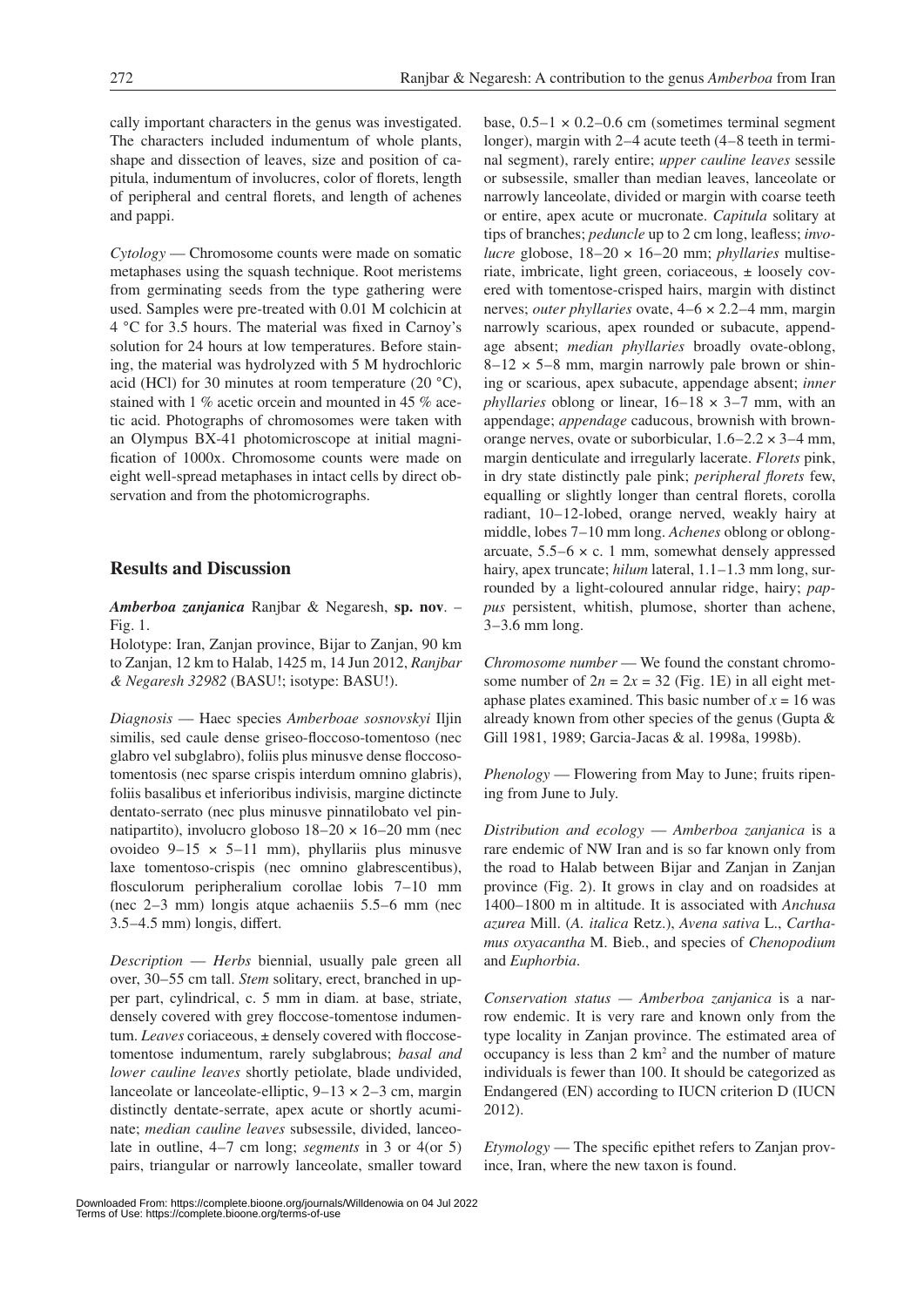

Fig. 1. *Amberboa zanjanica* – A: habit; B: upper cauline leaf showing indumentum; C: capitulum; D: achene with pappus; E: metaphase plate,  $2n = 32$ . – Scale bars: A = 2 cm; B = 5 mm; C = 3 mm; D = 1 mm; E = 2  $\mu$ m. – A–D from the holotype; E from root meristems from seeds from the type gathering.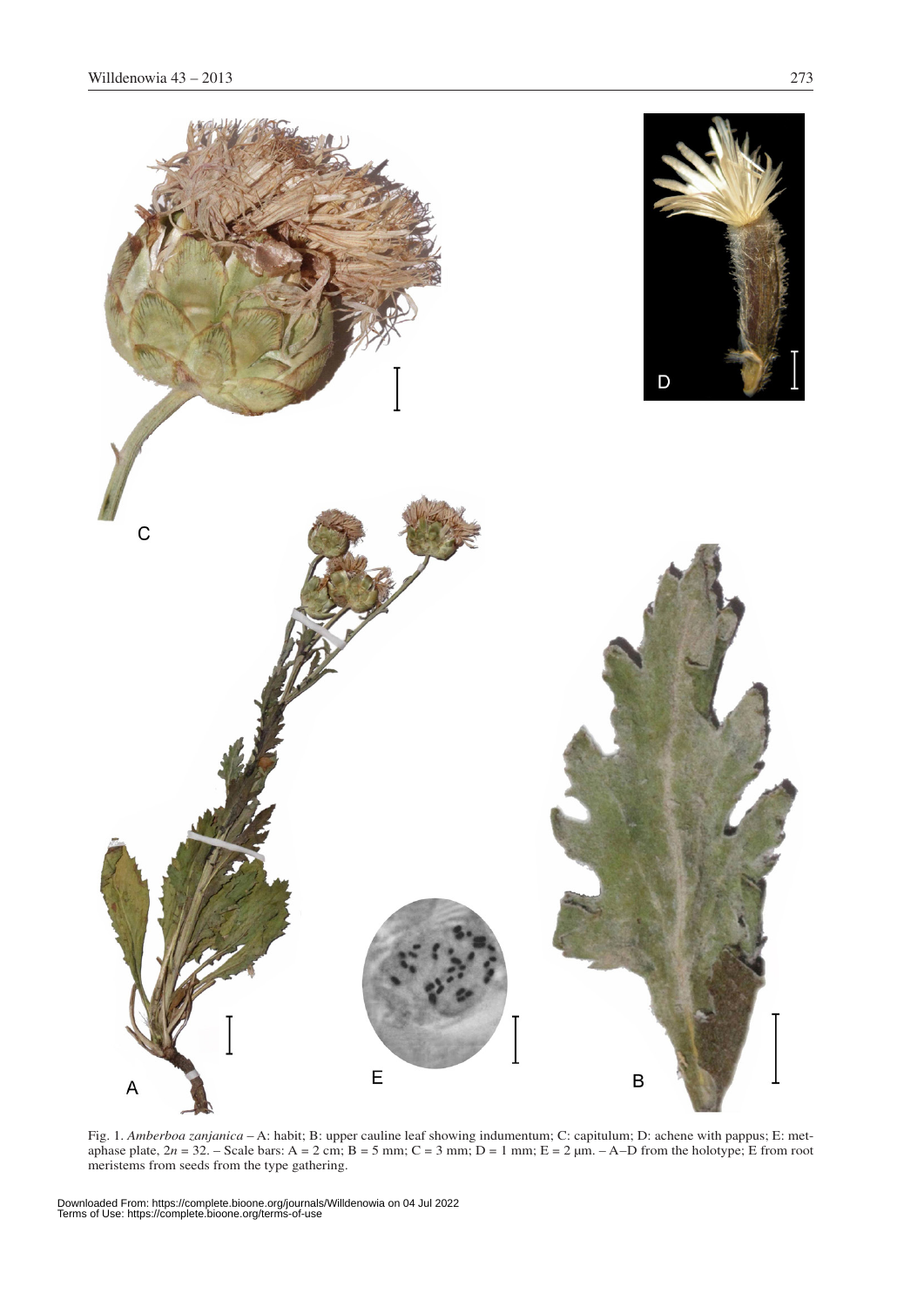*Remarks* — *Amberboa zanjanica* most closely resembles *A. sosnovskyi* Iljin. The latter species occurs in Armenia, Nakhchivan, Azerbaijan and NW Iran (Tzvelev 1963) and, according to Flora iranica (Rechinger 1980), it is the most narrowly distributed species of *Amberboa* in Iran and the only one that grows in Zanjan province (Fig. 2). The new species also resembles *A. glauca* (Willd.) Grossh., from Caucasus and Transcaucasia (Tzvelev 1963), *A. moschata*, from Turkey and Transcaucasia (Tzvelev 1963; Wagenitz 1975), and *A. nana* (Boiss.) Iljin from S and E Transcaucasia, NW, N, C and SE Iran and C Asia (Tzvelev 1963; Rechinger 1980). A comparison of the morphological characters of all five species is provided in Table 1.

#### **Key to the species of** *Amberboa* **in Iran**

- 1. Florets yellow  $\dots \dots \dots \dots \dots \dots \dots \dots \dots$  2
- Florets pink. . . 4 2. Peripheral florets usually 4–10 mm longer than central florets . . . . . . . . . . . . . . . . . . . . . . *A. amberboi*
- Peripheral florets scarcely longer than central florets . . 3
- 3. Plants often strongly branched from base, often with 1 or more capitula on greatly shortened peduncles in centre of basal leaf rosette; margin of basal and lower cauline leaves pinnately lobed,  $\pm$  toothed or entire; involucre  $10-16 \times 5-12$  mm; appendage of inner phyllaries very small, lanceolate, early withering; corolla of peripheral florets 5–10-lobed . . . . . . . . . . .
	- . . *A. turanica*
- Plants with simple or branched stems, never with capitula at base; margin of basal and lower cauline leaves usually unlobed but ± toothed; involucre  $16-24 \times 16-24$  mm; appendage of inner phyllaries somewhat large, ovate-lanceolate or oblong, subcoriaceous; corolla of peripheral florets 8–20-lobed. . .
- . *A. bucharica* 4. Involucre globose,  $18-20 \times 16-20$  mm; appendage of inner phyllaries large, ovate or suborbicular, margin denticulate and irregularly lacerate; achenes 5.5–6 mm long; pappus distinctly shorter than achene. . . *A. zanjanica*
- Involucre ovoid or oblong-ovoid,  $9-16 \times 5-12$  mm; appendage of inner phyllaries very small, lanceolate; achenes  $3.5-4.5(-5)$  mm long; pappus equalling or slightly shorter than achene. . . 5
- 5. Plants never with capitula at base; stem glabrous or subglabrous; phyllaries completely glabrous; peripheral florets usually 3–7 mm longer than central florets, corolla 8–16-lobed, glabrous or very weakly hairy at middle. . . *A. sosnovskyi*



Fig. 2. Distribution of *Amberboa zanjanica* (square) and *A. sosnovskyi* (circles).

Plants often with 1 or more capitula on greatly shortened peduncles in centre of basal leaf rosette; stem scattered with short crisped hairs; phyllaries arachnoid-tomentose to subglabrous; peripheral florets scarcely longer than central florets, corolla 5–10-lobed,  $\pm$  hairy at middle  $\dots \dots \dots$  A. nana

#### **Specimens seen of** *Amberboa* **species**

*Amberboa amberboi* (L.) Tzvelev — Iran: North Khorasan province: NW of Bojnord, 3 km from Eshgh Abad to Khorram Deh, 550–600 m, 8 May 2007, *Memariani & Zangui 38817* (FUMH); SE of Bojnord, first road Sheikh, 1100–1200 m, 4 Jul 1993, *Faghihnia & Zangui* 23556 (FUMH).

*Amberboa bucharica* Iljin — Iran: Razavi Khorasan province: E of Dargaz, between post Hatam Ghaleh and Shilgan, 400–500 m, 11 Jun 2002, *Joharchi 34230* (FUMH); S of Dargaz, between Chapeshlu and Zanglanlu, 750–800 m, 30 May 2011, *Joharchi 44239* (FUMH). Afghanistan: Takhar province, Naqel, a Darya-e Taloqan, 600–700 m, 27 May 1972, *Anders 9261* (W). Baghlan province, Dasht-e Beshgaze, E of Pol-e Khumeri, 1500–1600 m, 25 May 1971, *Anders 6852* (W).

*Amberboa glauca* (Willd.) Grossh. — Georgia: *Linz* (P).

*Amberboa moschata* (L.) DC. — Turkey: A9 Kars: 3 km E of Tuzluca (Aras valley), 1000 m, *Davis 43634* (E); below Kağızman, 1300 m, 18 Jul 1966, *Davis 46836* (E). — B10 Ağri: N of Doğubeyazıt, foot of Mt Ararat (Ağrı Da.), *Hewitt 401* (E); Aras valley nr Iğdır, 28 Jun 1967, *Rossi* (E).

Georgia: Tbilisi, Kojori, Khrogoli (Azeula), 65–100 m, 7 May 2010, *R. Brown & al. 3* (E).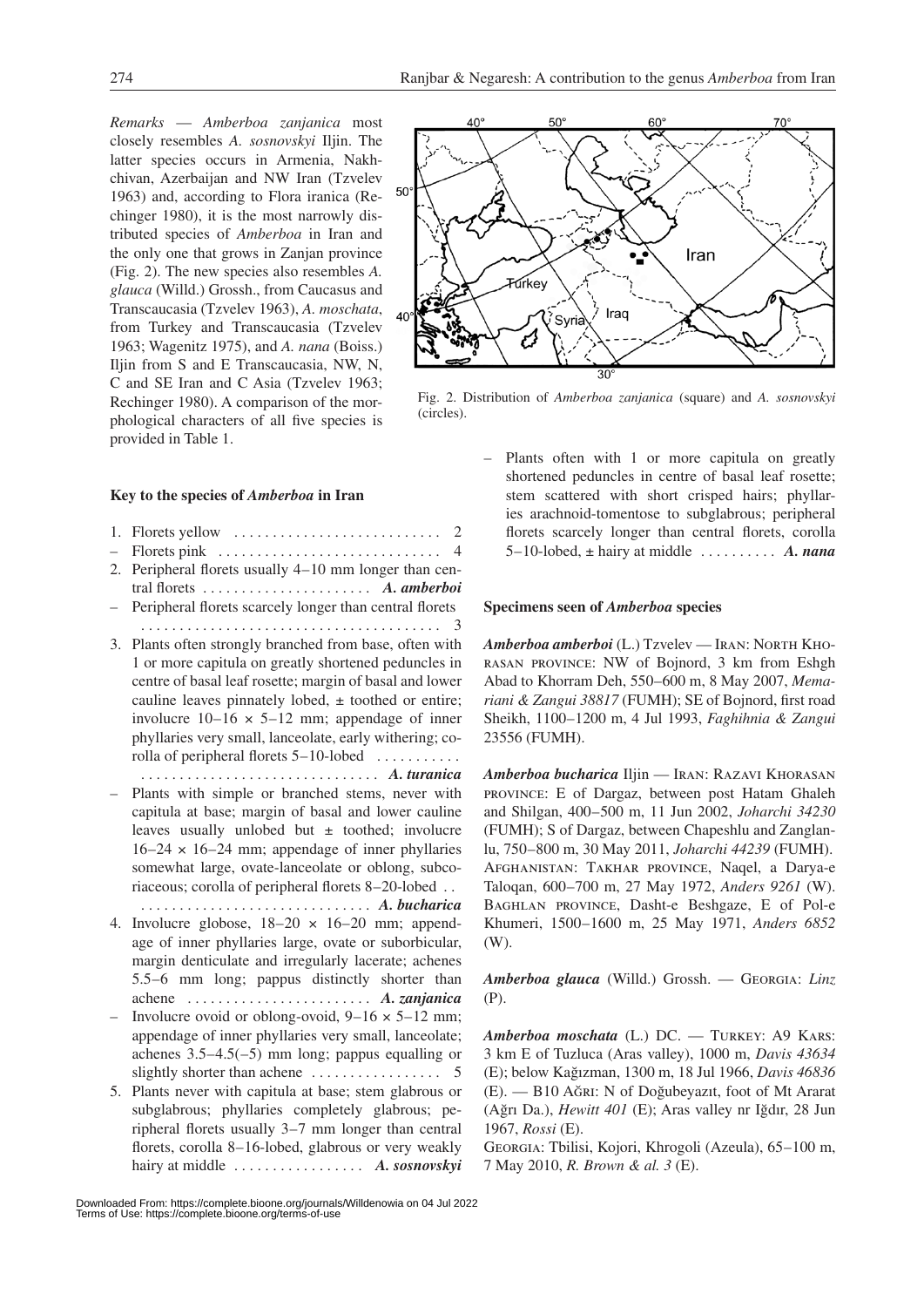|                                                         | Table 1. Morphological comparison of Amberboa glauca, A. moschata, A. nana, A. sosnovskyi and A. zanjanica. |                                                                 |                                                                                                                                             |                                                                         |                                                                                 |
|---------------------------------------------------------|-------------------------------------------------------------------------------------------------------------|-----------------------------------------------------------------|---------------------------------------------------------------------------------------------------------------------------------------------|-------------------------------------------------------------------------|---------------------------------------------------------------------------------|
|                                                         | Amberboa glauca                                                                                             | Amberboa moschata                                               | Amberboa nana                                                                                                                               | Amberboa sosnovskvi                                                     | Amberboa zanjanica                                                              |
| Life cycle                                              | biennial                                                                                                    | biennial or annual                                              | annual                                                                                                                                      | annual or biennial                                                      | biennial                                                                        |
| Plant height [cm]                                       | $20 - 70$                                                                                                   | $20 - 70$                                                       | $2 - 35$                                                                                                                                    | $20 - 50$                                                               | $30 - 55$                                                                       |
| Stem branching                                          | simple or $\pm$ branched                                                                                    | simple or $\pm$ branched                                        | often strongly branched from<br>capitula on greatly shortened<br>base, often with 1 or more<br>peduncles in centre of<br>basal leaf rosette | stems 2 to 5, branched at<br>base or in upper part,<br>sometimes simple | stem 1, branched in upper<br>part, never with capitula<br>at base               |
| Stem indumentum                                         | ± covered with short<br>crisped hairs                                                                       | ± covered with short<br>crisped hairs                           | scattered with short<br>crisped hairs                                                                                                       | glabrous or subglabrous                                                 | densely grey floccose-<br>tomentose                                             |
| Leaf indumentum                                         | ± covered with short<br>crisped hairs, often<br>subglabrous                                                 | ± covered with scattered<br>crisped hairs, often<br>subglabrous | tomentose, often subglabrous<br>± covered with short crisped<br>hairs, and thinly arachnoid-                                                | sometimes entirely glabrous<br>with scattered crisped hairs,            | + densely floccose-<br>tomentose, rarely<br>subglabrous                         |
| Basal and lower cauline<br>leaf dissection              | ± toothed or pinnately lobed,<br>sometimes entire                                                           | unlobed, $\pm$ toothed, or<br>pinnately lobed                   | ± toothed, or pinnately<br>lobed or entire                                                                                                  | unlobed or pinnately lobed,<br>$margin \pm toothed$                     | unlobed, margin distinctly<br>dentate-serrate                                   |
| Involucre shape                                         | ovoid                                                                                                       | broadly ovoid                                                   | oblong-ovoid or ovoid                                                                                                                       | ovoid                                                                   | globose                                                                         |
| Involucre size [mm]                                     | $13 - 18 \times 10 - 18$                                                                                    | $13 - 20 \times 10 - 20$                                        | $10 - 16 \times 5 - 12$                                                                                                                     | $9 - 15 \times 5 - 11$                                                  | $18 - 20 \times 16 - 20$                                                        |
| Phyllary indumentum                                     | often glabrous or very finely<br>arachnoid-tomentose                                                        | finely arachnoid-tomentose<br>$\ddot{}$                         | arachnoid-tomentose<br>to subglabrous                                                                                                       | completely glabrous                                                     | ± loosely tomentose-crisped                                                     |
| Inner phyllary appendage                                | large, orbicular or ovate                                                                                   | somewhat large, suborbicular<br>or ovate, obtuse                | very small, lanceolate                                                                                                                      | very small, lanceolate                                                  | large, ovate or suborbicular,<br>margin denticulate and<br>irregularly lacerate |
| relative to central florets<br>Peripheral floret length | slightly longer than<br>central florets                                                                     | usually 5-10 mm longer<br>than central florets                  | scarcely longer than<br>central florets                                                                                                     | usually $3-7$ nm longer<br>than central florets                         | equalling or slightly longer<br>than central florets                            |
| Peripheral floret corolla<br>indumentum                 | glabrous                                                                                                    | ± pilose at middle with<br>long flexuous hairs                  | ± hairy at middle                                                                                                                           | glabrous or very weakly<br>hairy at middle                              | weakly hairy at middle                                                          |
| Peripheral floret corolla<br>lobe number                | $10 - 20$                                                                                                   | $10 - 20$                                                       | $5 - 10$                                                                                                                                    | $8 - 16$                                                                | $10 - 12$                                                                       |
| Peripheral floret corolla<br>lobe length [mm]           | $\sim$                                                                                                      | $5 - 8$                                                         | $2 - 3.5$                                                                                                                                   | $2 - 3$                                                                 | $7 - 10$                                                                        |
| Achene length [mm]                                      | $3 - 4$                                                                                                     | $3.2 - 4$                                                       | $3.5 - 5$                                                                                                                                   | $3.5 - 4.5$                                                             | $5.5 - 6$                                                                       |
| Pappus length relative<br>to achene                     | almost as long as achene,<br>occasionally absent                                                            | almost as long as achene,<br>very rarely absent                 | usually slightly shorter<br>than achene                                                                                                     | ± equalling achene                                                      | shorter than achene                                                             |

Table 1. Morphological comparison of Amberboa glauca, A. moschata, A. nana, A. sosnovskyi and A. zanjanica.

Downloaded From: https://complete.bioone.org/journals/Willdenowia on 04 Jul 2022 Terms of Use: https://complete.bioone.org/terms-of-use

l,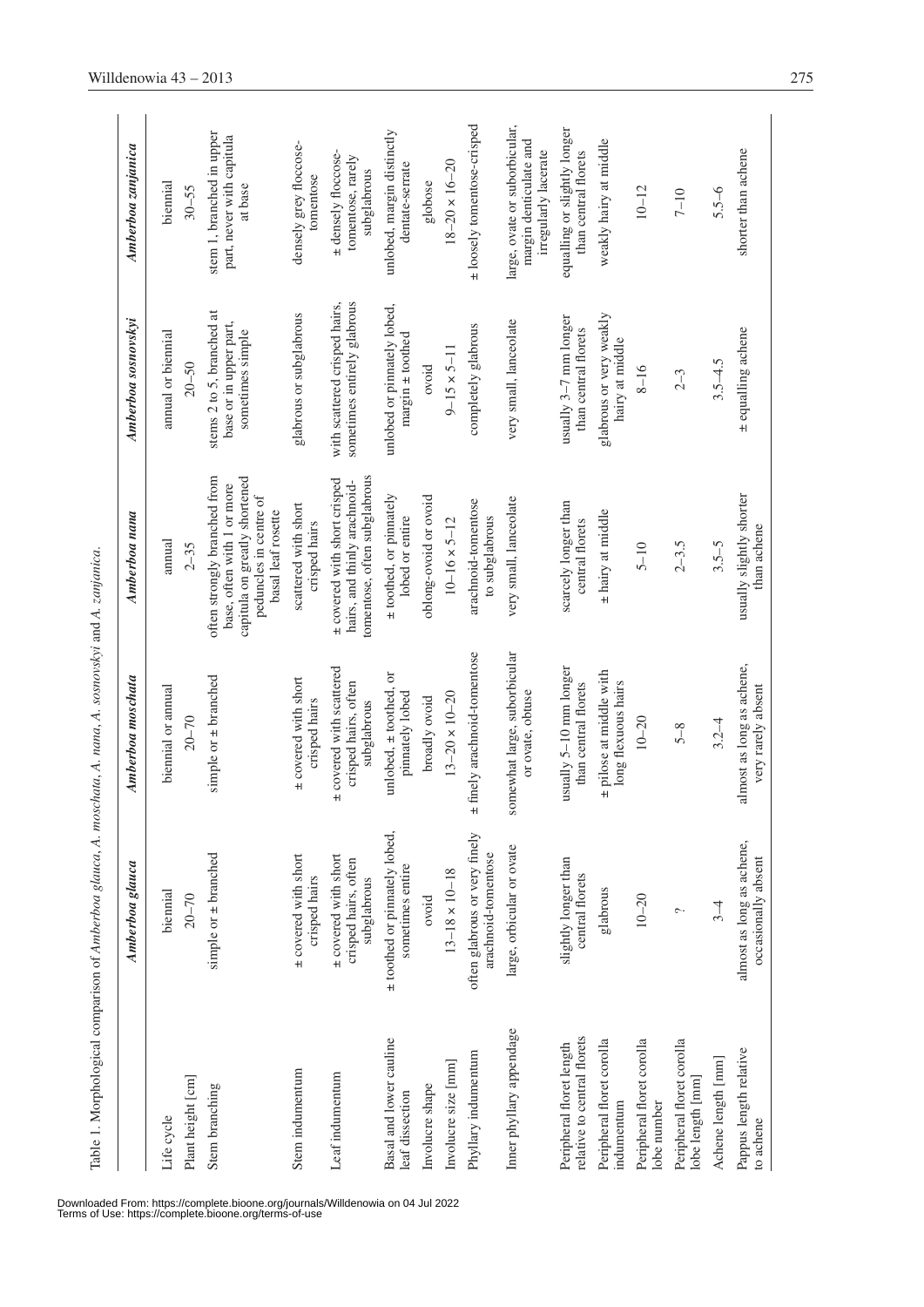*Amberboa nana* (Boiss.) Iljin — Iran: Markazi province: 8 km to Nubaran, 1400–1500 m, 25 May 2012, *Ranjbar & Negaresh 30959* (BASU); 30 km from Nubaran to Tafresh, 1400–1450 m, 26 May 2012, *Ranjbar & Negaresh 31344* (BASU); Delijan, 175 km to Isfahan, 1500–1700 m, 26 Apr 2011, *Ranjbar & Negaresh 23728* (BASU). — Kerman province: 5 km after Sirch, 2000–2050 m, 3 May 2011, *Ranjbar & Negaresh 24607*  (BASU), *24357* (BASU). — Isfahan province: Kashan to Mashhad-e Ardehal, 1750–1800 m, 6 May 2011, *Ranjbar & Negaresh 24482* (BASU).

*Amberboa sosnovskyi* Iljin — Armenia: Ararat province: 14 Jun 1997, *Gabrielian* (B).

Iran: Zanjan province: in collibus argilloso-gipsaceis 60 km NW of Zanjan, 1520 m, *Rechinger 42294* (W); ibid., *Rechinger 42299* (W); 10 km NW of Zanjan toward Mianeh, 1000 m, *Soják 7592* (W). — Qazvin province: between Kllej and Manjil, 1200 m, *Sabeti 3427* (TARI).

*Amberboa turanica* Iljin — Iran: Isfahan province: Mobarkeh, 12 May 2012, *Ranjbar & Negaresh 31955* (BASU); Mobarkeh, Kalmaran, 6 May 2012, *Ranjbar & Negaresh 31965* (BASU). — Razavi Khorasan province: road Sarakhs-Mashhad, 28 Apr 1994, *Faghihnia & Zangui 23847* (FUMH); between Saleh Abad and Pol-e Khaton (Torbat-e Jam), 500–600 m, 13 Apr 1993, *Faghihnia & Zangui 22689* (FUMH); Torbat to Gonabad, 650–700 m, 26 Apr 1975, *Zargari* (FUMH); Mashahd to Saleh Abad, 550–600 m, 18 May 1991, *Joharchi & Zangui 20275* (FUMH).

Afghanistan: *Aitchison 262* (P); Tang-i-Taschkurgan, 600 m, 27 Apr 1969, *Freitag 5113* (W); Samangan, 20 km to Tashqurghan and Mazar-e Sharif, 350 m, 22 Apr 1971, *Podlech 20520* (W); Andarab valley below Khinjan Ghazon, 1000 m, 19 Jun 1968, *Freitag 3052* (W); 35 km W of Herat, hills near road, 850 m, 9 May 1968, *Freitag 5434* (W).

*Amberboa zanjanica* Ranjbar & Negaresh — Iran: Zanjan province, Bijar to Zanjan, 90 km to Zanjan, 12 km to Halab, 1425 m, 14 Jun 2012, *Ranjbar & Negaresh 32982* (BASU) [holotype and isotype].

# **Acknowledgements**

We are indebted to the curators of B, G, GOET, LD, LE, P, W and WU for facilitating our revision of herbarium material. We also thank the director of the herbarium of Ferdowsi University of Mashhad (FUMH) for making herbarium facilities available for our studies and for the processing and loan of specimens. The field work in Iran was supported by grants from the Bu-Ali Sina University. Thanks are also due to two anonymous reviewers for their comments on an earlier draft of this paper.

### **References**

- Bobrov E. G. & Czerepanov S. K. (ed.) 1963: Flora SSSR **28.** – Moskva & Leningrad: Izdatel'stvo Akademi Nauk SSSR.
- Bremer K. 1994: *Asteraceae*: cladistics and classification. – Portland: Timber Press.
- Dittrich M. 1977: *Cynareae* systematic review. Pp. 999–1015 in: Heywood V. H., Harborne J. B. & Turner B. L. (ed.), The biology and chemistry of the *Compositae* **2.** – London, New York & San Francisco: Academic Press.
- Dostál J. 1973: Preliminary notes on the subtribe *Centaureinae*. – Acta Bot. Acad. Sci. Hung. **19:** 73–79.
- Gabrielian E. T. 2011: Two new species of *Amberboa* (*Asteraceae*, *Cardueae*) from central Asia. – Takhtajania **1:** 35–38.
- Garcia-Jacas N., Susanna A. & Mozaffarian V. 1998a: New chromosome counts in the subtribe *Centaureinae* (*Asteraceae*, *Cardueae*) from West Asia, III. – [Bot.](http://dx.doi.org/10.1111/j.1095-8339.1998.tb02130.x)  [J. Linn. Soc.](http://dx.doi.org/10.1111/j.1095-8339.1998.tb02130.x) **[128:](http://dx.doi.org/10.1111/j.1095-8339.1998.tb02130.x)** [413–422.](http://dx.doi.org/10.1111/j.1095-8339.1998.tb02130.x)
- Garcia-Jacas N., Susanna A., Mozaffarian V. & Ilarslan R. 2000: The natural delimitation of *Centaurea* (*Asteraceae*: *Cardueae*): ITS sequence analysis of the *Centaurea jacea* group. – [Plant Syst. Evol.](http://dx.doi.org/10.1007/BF00985278) **[223:](http://dx.doi.org/10.1007/BF00985278)** [185–199.](http://dx.doi.org/10.1007/BF00985278)
- Garcia-Jacas N., Susanna A., Vilatersana R. & Guara M. 1998b: New chromosome counts in the subtribe *Centaureinae* (*Asteraceae*, *Cardueae*) from West Asia, II. – [Bot. J. Linn. Soc.](http://dx.doi.org/10.1111/j.1095-8339.1998.tb02129.x) **[128:](http://dx.doi.org/10.1111/j.1095-8339.1998.tb02129.x)** [403–412.](http://dx.doi.org/10.1111/j.1095-8339.1998.tb02129.x)
- Garcia-Jacas N., Uysal T., Romashchenko K., Suárez-Santiago V. N., Ertuğrul K. & Susanna A. 2006: *Centaurea* revisited: a molecular survey of the *Jacea* group. [– Ann. Bot.](http://dx.doi.org/10.1093/aob/mcl157) **[98:](http://dx.doi.org/10.1093/aob/mcl157)** [741–753.](http://dx.doi.org/10.1093/aob/mcl157)
- Greuter W. 2003: The Euro+Med treatment of *Cardueae* (*Compositae*). – Generic concepts and required new names[. – Willdenowia](http://www.ingentaconnect.com/content/external-references?article=0511-9618()33L.49[aid=6523960]) **33:** 49–61.
- Gupta R. C. & Gill B. S. 1981: *Compositae*. P. 514 in: Löve Á. (ed.), Chromosome number reports LXXI. – Taxon **30:** 506–517.
- Gupta R. C. & Gill B. S. 1989: Cytopalynology of north and central Indian *Composita*e. – J. Cytol. Genet. **24:**  96–105.
- Hellwig H. 2004: *Centaureinae* (*Asteraceae*) in the Mediterranean – history of ecogeographical radiation. – Pl. Syst. Evol. **246:** 137–162.
- Hidalgo O., Garcia-Jacas N., Garnatje T. & Susanna A. 2006: Phylogeny of *Rhaponticum* (*Asteraceae*, *Cardueae*–*Centaureinae*) and related genera inferred from nuclear and chloroplast DNA sequence data: taxonomic and biogeographic implications. – [Ann.](http://dx.doi.org/10.1093/aob/mcl029)  [Bot.](http://dx.doi.org/10.1093/aob/mcl029) **[97:](http://dx.doi.org/10.1093/aob/mcl029)** [705–714.](http://dx.doi.org/10.1093/aob/mcl029)
- Hoffmann O. 1894: *Compositae*. Pp. 87–387 in: Engler A. & Prantl K. (ed.), Die natürlichen Pflanzenfamilien **4(5).** – Leipzig: Wilhelm Engelmann.
- IUCN 2012: IUCN Red List categories and criteria: version 3.1, ed. 2. – Gland & Cambridge: IUCN.